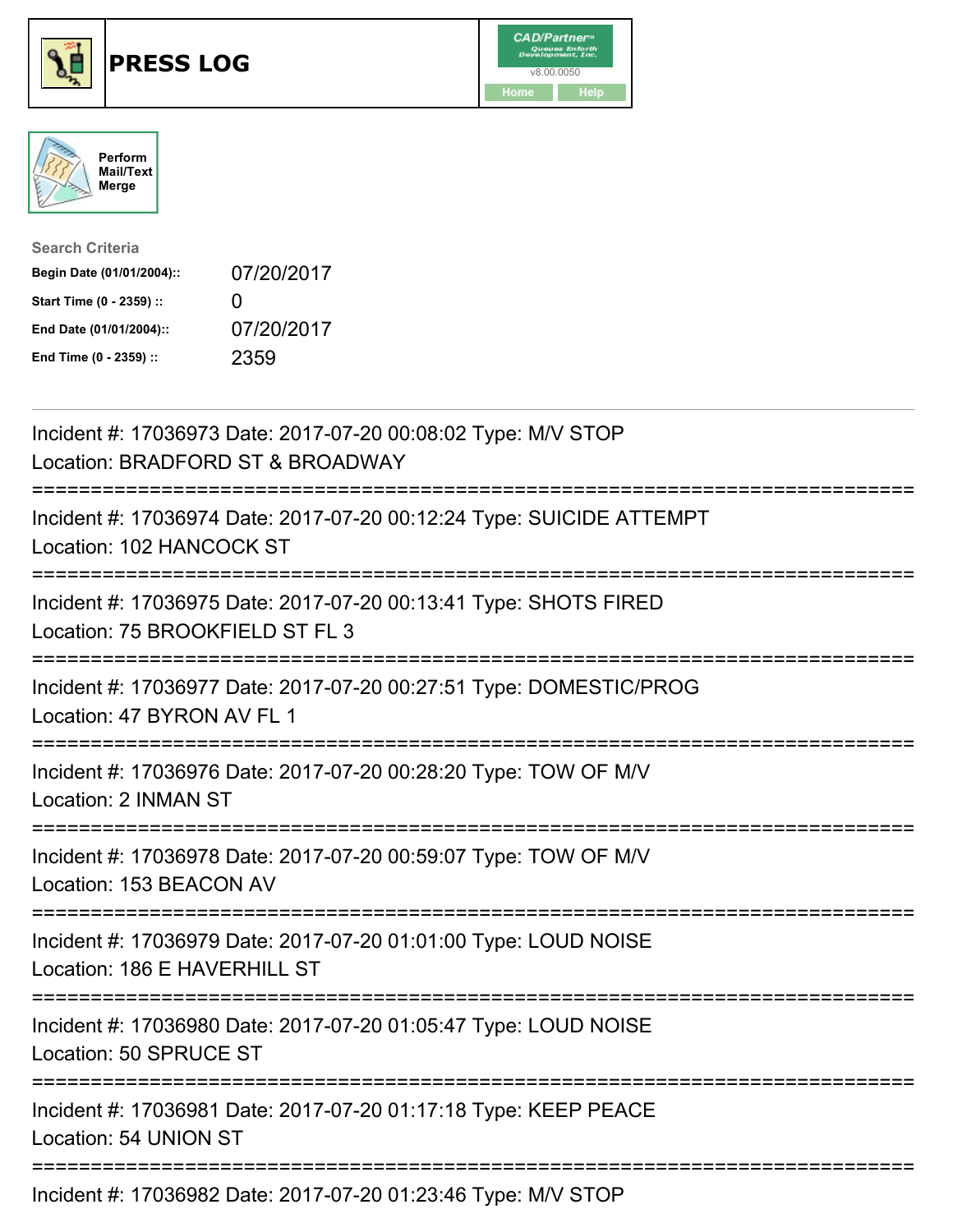| Location: AMESBURY ST & COMMON ST<br>:==========================                                                     |
|----------------------------------------------------------------------------------------------------------------------|
| Incident #: 17036983 Date: 2017-07-20 01:36:57 Type: DOMESTIC/PROG<br>Location: 238 WATER ST #E                      |
| Incident #: 17036984 Date: 2017-07-20 01:41:39 Type: M/V STOP<br>Location: AUBURN ST & HAMPSHIRE ST                  |
| Incident #: 17036985 Date: 2017-07-20 01:56:41 Type: EXTRA SURVEIL<br>Location: AVON ST & E HAVERHILL ST             |
| Incident #: 17036986 Date: 2017-07-20 01:59:10 Type: EXTRA SURVEIL<br>Location: E HAVERHILL ST & HOWARD ST           |
| Incident #: 17036987 Date: 2017-07-20 02:29:50 Type: ALARM/BURG<br>Location: SOLECTRIA RENEWABLES / 280 MERRIMACK ST |
| Incident #: 17036988 Date: 2017-07-20 02:35:37 Type: M/V STOP<br>Location: 25 HANCOCK ST                             |
| Incident #: 17036989 Date: 2017-07-20 02:46:19 Type: M/V STOP<br>Location: 53 HANCOCK ST                             |
| Incident #: 17036990 Date: 2017-07-20 02:52:15 Type: ALARM/BURG<br>Location: DR JOEL GORN / 101 AMESBURY ST          |
| Incident #: 17036991 Date: 2017-07-20 02:55:47 Type: M/V STOP<br>Location: MERRIMACK ST & PARKER ST                  |
| Incident #: 17036992 Date: 2017-07-20 02:59:16 Type: TRESPASSING<br>Location: 139 BENNINGTON ST                      |
| Incident #: 17036993 Date: 2017-07-20 03:39:25 Type: TOW/REPOSSED<br>Location: 13 EUTAW ST #C                        |
| Incident #: 17036994 Date: 2017-07-20 03:54:00 Type: M/V STOP<br>Location: FRONT ST & S BROADWAY                     |
| Incident #: 17036995 Date: 2017-07-20 04:02:49 Type: SUS PERS/MV<br>Location: 5 SO UNION ST                          |
| Incident #: 17036996 Date: 2017-07-20 04:06:15 Type: SHOTS FIRED                                                     |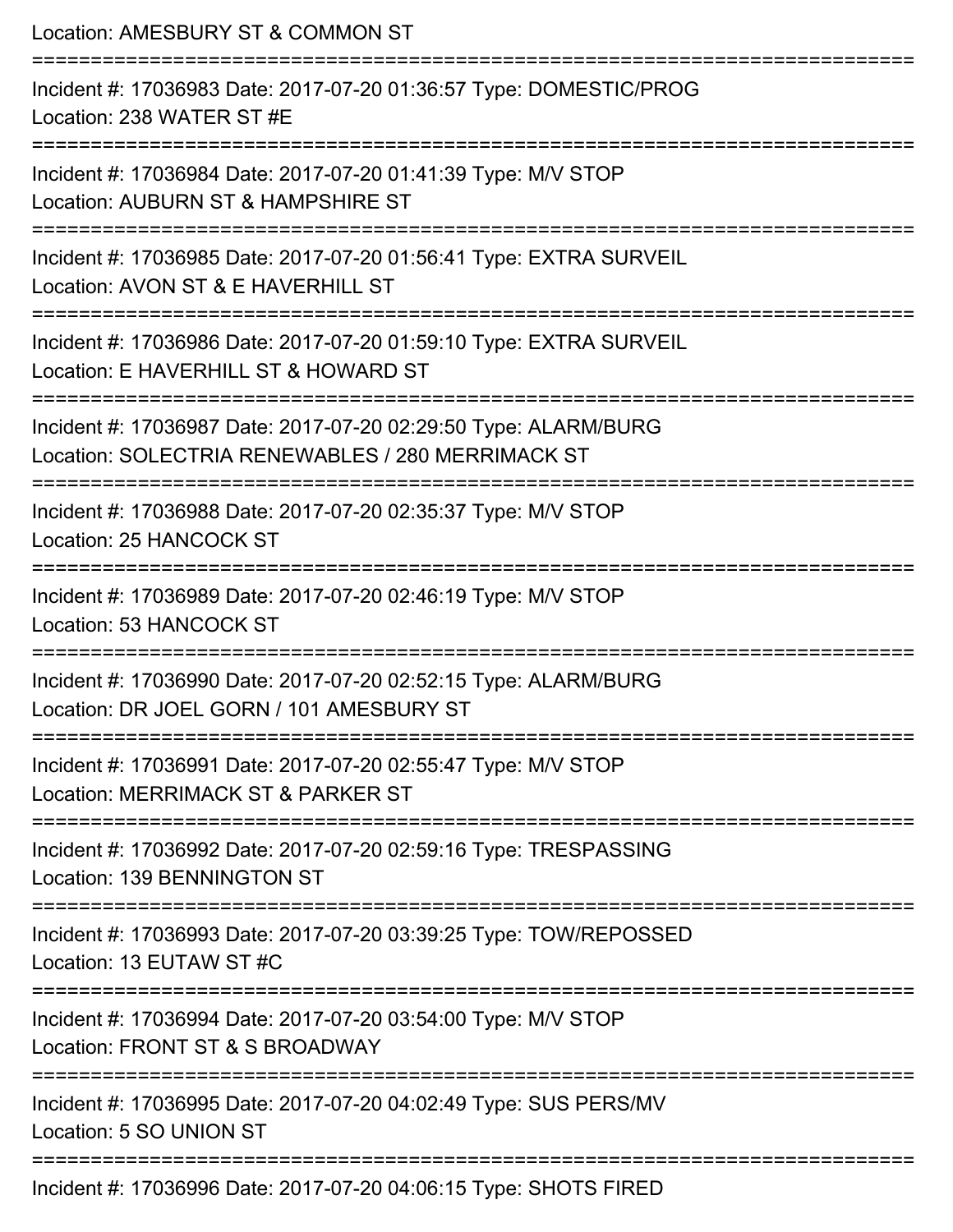| Incident #: 17036997 Date: 2017-07-20 04:06:36 Type: MISSING PERS<br>Location: 6 CONDUIT ST                |
|------------------------------------------------------------------------------------------------------------|
| Incident #: 17036998 Date: 2017-07-20 05:06:32 Type: AUTO ACC/NO PI<br>Location: 50 WINTHROP AV            |
| Incident #: 17036999 Date: 2017-07-20 05:42:37 Type: MISSING PERS<br>Location: 550 S UNION ST FL 3         |
| Incident #: 17037000 Date: 2017-07-20 05:50:28 Type: AUTO ACC/NO PI<br>Location: 235 FARNHAM ST            |
| Incident #: 17037001 Date: 2017-07-20 06:33:35 Type: ALARMS<br>Location: 193 S UNION ST                    |
| Incident #: 17037002 Date: 2017-07-20 06:43:38 Type: SUS PERS/MV<br>Location: ESSEX ST & FRANKLIN ST       |
| Incident #: 17037003 Date: 2017-07-20 07:11:36 Type: MEDIC SUPPORT<br>Location: 15 WOODLAND ST             |
| Incident #: 17037004 Date: 2017-07-20 07:27:57 Type: MEDIC SUPPORT<br>Location: 31 SAXONIA AV              |
| Incident #: 17037005 Date: 2017-07-20 07:30:17 Type: DOMESTIC/PROG<br>Location: 65 MANCHESTER ST           |
| Incident #: 17037006 Date: 2017-07-20 07:32:07 Type: M/V STOP<br>Location: CANAL ST & MARSTON ST           |
| Incident #: 17037007 Date: 2017-07-20 07:36:30 Type: PARK & WALK<br>Location: BROADWAY & HAVERHILL ST      |
| Incident #: 17037008 Date: 2017-07-20 07:37:35 Type: GENERAL SERV<br>Location: HILTON OIL / 101 S UNION ST |
| Incident #: 17037009 Date: 2017-07-20 07:40:25 Type: DOMESTIC/PROG<br>Location: 40 LAWRENCE ST             |
| Incident #: 17037010 Date: 2017-07-20 07:50:26 Type: M/V STOP                                              |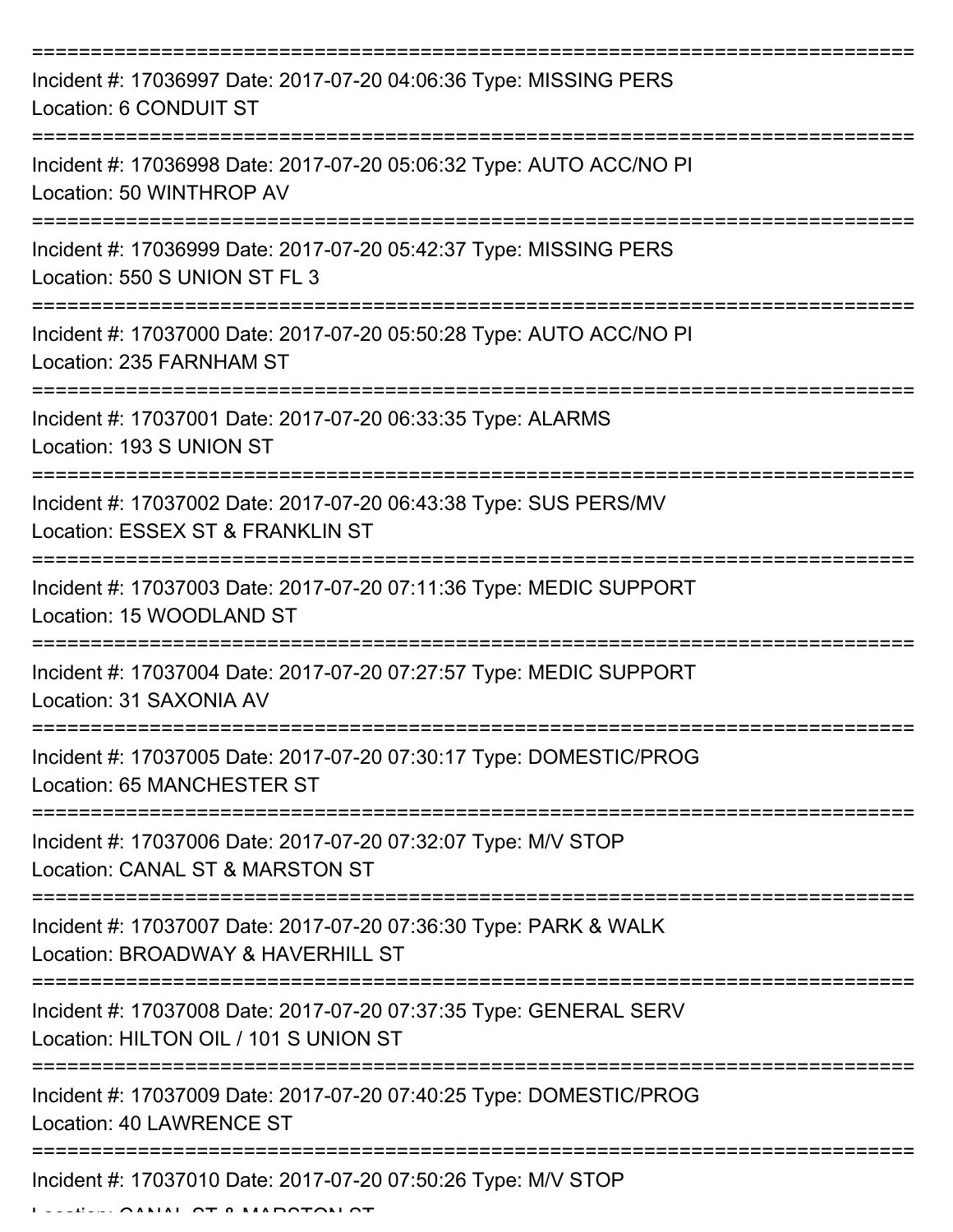| Incident #: 17037011 Date: 2017-07-20 07:57:33 Type: M/V STOP<br>Location: CANAL ST & MARSTON ST                  |
|-------------------------------------------------------------------------------------------------------------------|
| Incident #: 17037012 Date: 2017-07-20 08:08:21 Type: SUS PERS/MV<br>Location: 22 WEARE ST                         |
| Incident #: 17037013 Date: 2017-07-20 08:09:55 Type: SUS PERS/MV<br>Location: LAWRENCE HIGH / LEBANON             |
| Incident #: 17037014 Date: 2017-07-20 08:11:43 Type: SUS PERS/MV<br>Location: 40 VINE ST<br>===================== |
| Incident #: 17037015 Date: 2017-07-20 08:26:58 Type: DOMESTIC/PROG<br>Location: 11 DANA ST                        |
| Incident #: 17037016 Date: 2017-07-20 08:27:08 Type: AUTO ACC/UNK PI<br>Location: 370 BROADWAY                    |
| Incident #: 17037017 Date: 2017-07-20 08:45:41 Type: M/V STOP<br>Location: AMESBURY ST & HAVERHILL ST             |
| Incident #: 17037018 Date: 2017-07-20 08:50:40 Type: SUS PERS/MV<br>Location: 15 ROYAL ST                         |
| Incident #: 17037019 Date: 2017-07-20 09:07:50 Type: AUTO ACC/NO PI<br>Location: 24 CHAMPLAIN AV                  |
| Incident #: 17037020 Date: 2017-07-20 09:08:48 Type: DISABLED MV<br>Location: 329 WINTHROP AV                     |
| Incident #: 17037021 Date: 2017-07-20 09:14:56 Type: WARRANT SERVE<br>Location: CARVER ST & MERRIMACK ST          |
| Incident #: 17037022 Date: 2017-07-20 09:17:31 Type: DISTURBANCE<br>Location: CUMBERLAND FARMS / S BROADWAY       |
| Incident #: 17037023 Date: 2017-07-20 10:11:26 Type: AUTO ACC/NO PI<br>Location: BROADWAY & COMMON ST             |
| Incident #: 17037024 Date: 2017-07-20 10:23:20 Type: UNWANTEDGUEST                                                |

Location: 48 CEDAD CT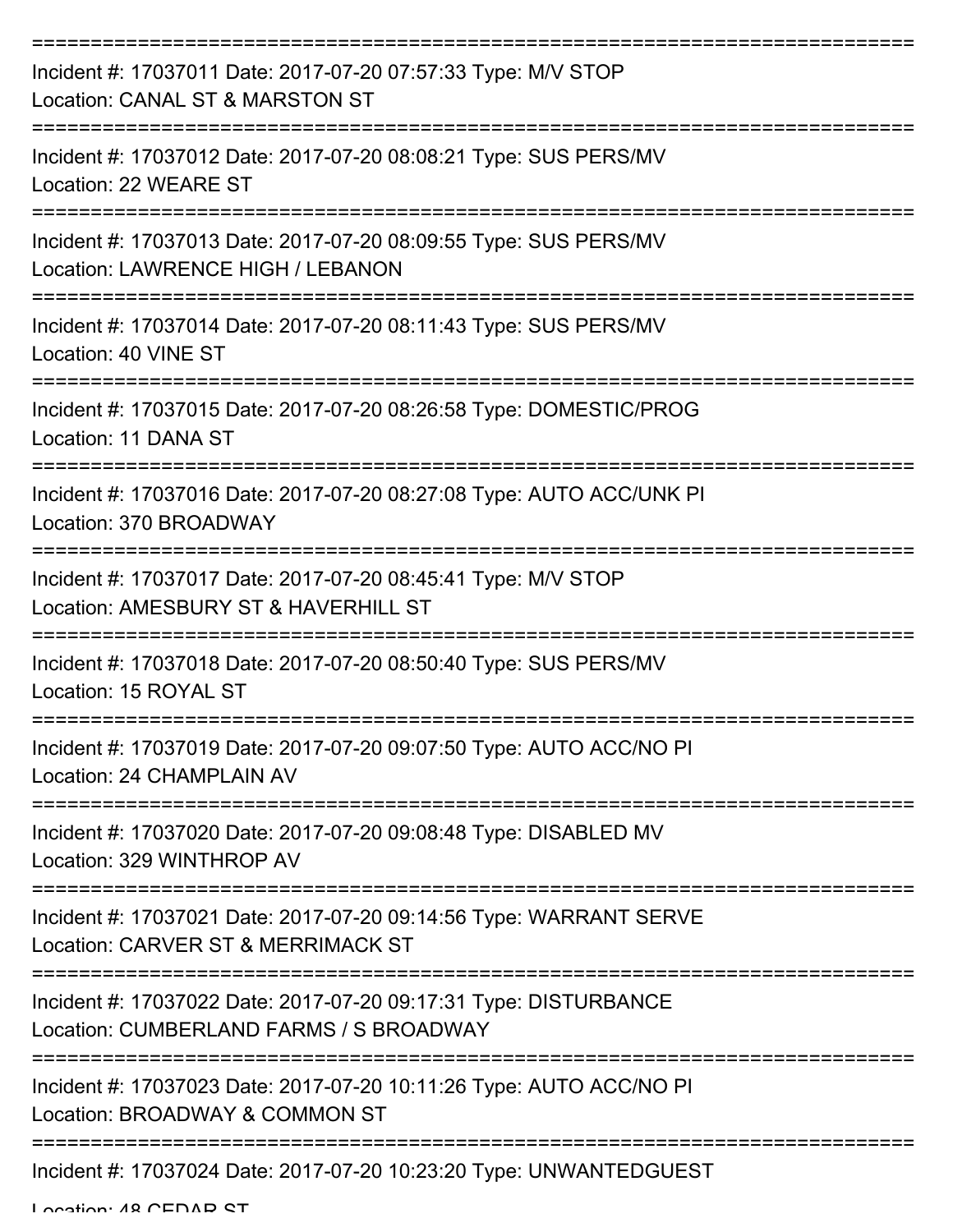| Incident #: 17037025 Date: 2017-07-20 10:27:06 Type: SUICIDE ATTEMPT<br>Location: 11 KINGSTON ST FL 1STL            |
|---------------------------------------------------------------------------------------------------------------------|
| Incident #: 17037026 Date: 2017-07-20 10:35:35 Type: ABAND MV<br>Location: 7-15 ROYAL ST                            |
| Incident #: 17037027 Date: 2017-07-20 10:37:11 Type: M/V STOP<br>Location: LAWRENCE ST & OAK ST                     |
| Incident #: 17037028 Date: 2017-07-20 10:41:35 Type: DISTURBANCE<br>Location: 229 BRUCE ST FL 1STFL                 |
| Incident #: 17037029 Date: 2017-07-20 10:51:17 Type: WARRANT SERVE<br>Location: 163 WILLOW ST FL 1                  |
| Incident #: 17037030 Date: 2017-07-20 10:59:55 Type: PARK & WALK<br>Location: BROADWAY & COMMON ST                  |
| Incident #: 17037031 Date: 2017-07-20 11:13:56 Type: M/V STOP<br>Location: ARLINGTON ST & BROADWAY                  |
| Incident #: 17037032 Date: 2017-07-20 11:15:09 Type: DISTURBANCE<br>Location: WALGREENS / 135 BROADWAY              |
| Incident #: 17037033 Date: 2017-07-20 11:19:34 Type: B&E/PAST<br>Location: 49 DANA ST                               |
| ------------------<br>Incident #: 17037034 Date: 2017-07-20 11:20:47 Type: MEDIC SUPPORT<br>Location: 24 A SALEM ST |
| Incident #: 17037035 Date: 2017-07-20 11:43:32 Type: WARRANT SERVE<br>Location: MELVIN ST & WINTER ST               |
| Incident #: 17037036 Date: 2017-07-20 11:56:40 Type: INVESTIGATION<br>Location: 109 OXFORD ST                       |
| Incident #: 17037038 Date: 2017-07-20 12:00:53 Type: FRAUD<br>Location: 1 ROBERTA LN                                |
| Incident #: 17037037 Date: 2017-07-20 12:01:23 Type: B&E/PAST<br>Location: N PARISH RD & OSGOOD ST                  |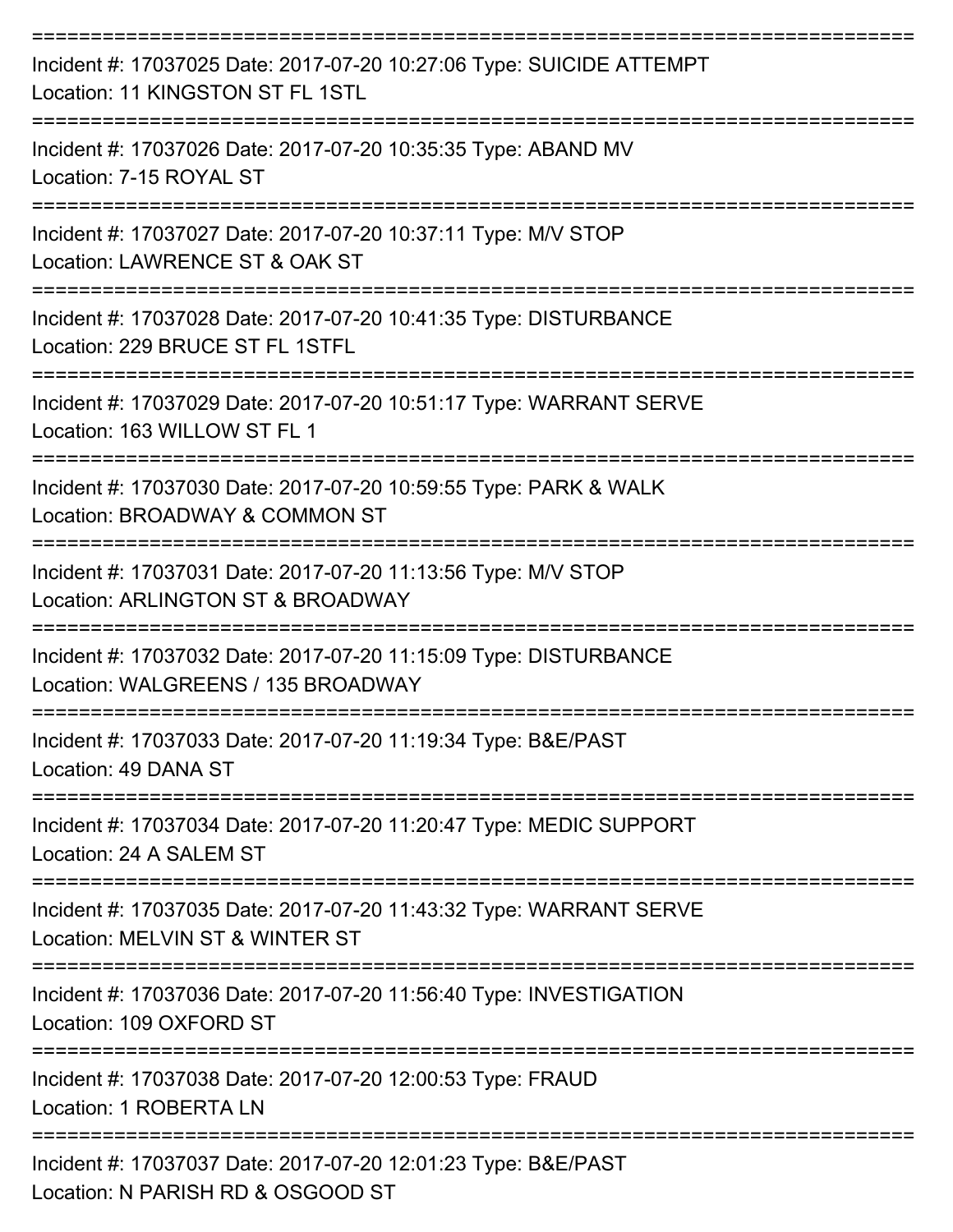| Incident #: 17037039 Date: 2017-07-20 12:07:34 Type: SPECIAL CHECK<br>Location: 360 BROADWAY                                  |
|-------------------------------------------------------------------------------------------------------------------------------|
| Incident #: 17037040 Date: 2017-07-20 12:12:27 Type: TOW OF M/V<br>Location: 33 MORTON                                        |
| Incident #: 17037041 Date: 2017-07-20 12:20:27 Type: TOW OF M/V<br>Location: TRESPASS / 331 LOWELL ST                         |
| Incident #: 17037042 Date: 2017-07-20 12:28:40 Type: M/V STOP<br>Location: BROADWAY & ESSEX ST                                |
| Incident #: 17037043 Date: 2017-07-20 12:39:21 Type: M/V STOP<br>Location: HAMPSHIRE ST & LAWRENCE ST                         |
| Incident #: 17037044 Date: 2017-07-20 12:52:55 Type: SUS PERS/MV<br>Location: 243 SALEM ST                                    |
| Incident #: 17037045 Date: 2017-07-20 12:58:45 Type: M/V STOP<br>Location: 700 ESSEX ST                                       |
| Incident #: 17037046 Date: 2017-07-20 13:04:34 Type: UNWANTEDGUEST<br>Location: NEW BALANCE ATHLETIC SHOE CORP / 5 S UNION ST |
| Incident #: 17037047 Date: 2017-07-20 13:30:13 Type: ASSIST FIRE<br>Location: 51 DOYLE ST                                     |
| Incident #: 17037048 Date: 2017-07-20 13:35:04 Type: SUS PERS/MV<br>Location: 205 BROADWAY                                    |
| Incident #: 17037049 Date: 2017-07-20 13:42:00 Type: DISTURBANCE<br>Location: SOUTH LAWRENCE EAST SCHOOL / 165 CRAWFORD ST    |
| Incident #: 17037050 Date: 2017-07-20 13:44:24 Type: STOLEN PROP<br>Location: 316 HIGH ST                                     |
| Incident #: 17037051 Date: 2017-07-20 13:50:48 Type: AUTO ACC/NO PI<br>Location: BROADWAY & WATER ST                          |
| Incident #: 17037052 Date: 2017-07-20 14:25:28 Type: MEDIC SUPPORT<br>Location: 2 SPRINGFIELD ST #APT3                        |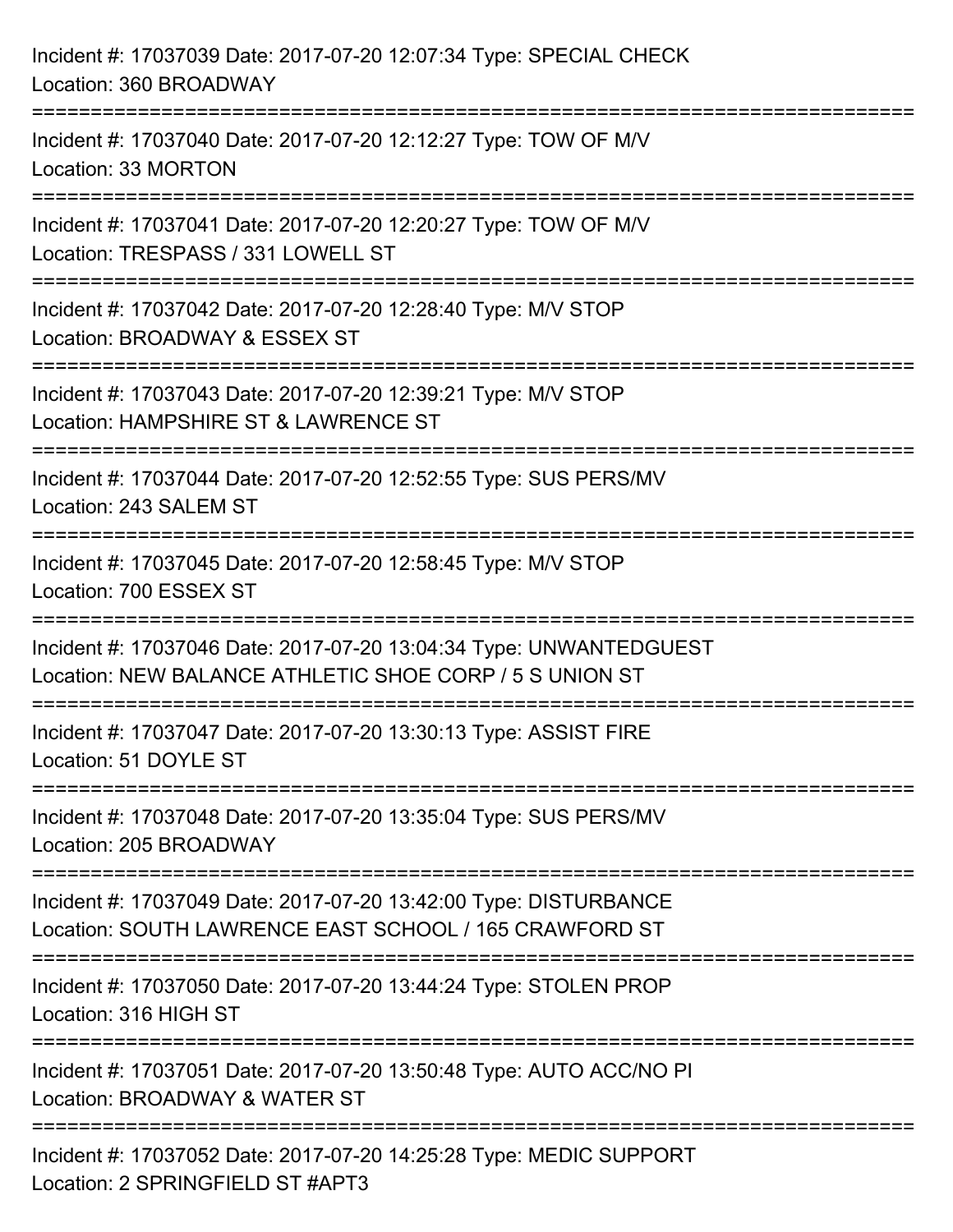| Incident #: 17037053 Date: 2017-07-20 14:33:20 Type: SUS PERS/MV<br>Location: 65 AVON ST                                   |
|----------------------------------------------------------------------------------------------------------------------------|
| Incident #: 17037054 Date: 2017-07-20 14:38:55 Type: MEDIC SUPPORT<br>Location: 225 ESSEX ST                               |
| Incident #: 17037055 Date: 2017-07-20 14:40:55 Type: GENERAL SERV<br>Location: 635 BROADWAY                                |
| Incident #: 17037056 Date: 2017-07-20 14:44:51 Type: 209A/SERVE<br>Location: 143 S UNION ST                                |
| Incident #: 17037057 Date: 2017-07-20 14:51:58 Type: COURT DOC SERVE<br>Location: LAWRENCE GENERAL HOSPITAL / 1 GENERAL ST |
| Incident #: 17037058 Date: 2017-07-20 14:59:22 Type: M/V STOP<br>Location: 121 & ESSEX ST                                  |
| Incident #: 17037059 Date: 2017-07-20 15:03:52 Type: 209A/SERVE<br>Location: 15 NELSON ST                                  |
| Incident #: 17037060 Date: 2017-07-20 15:11:31 Type: SUS PERS/MV<br>Location: 83 SPRINGFIELD ST                            |
| Incident #: 17037061 Date: 2017-07-20 15:16:10 Type: COURT DOC SERVE<br>Location: 74 IRENE ST                              |
| Incident #: 17037062 Date: 2017-07-20 15:20:20 Type: 209A/SERVE<br>Location: 63 AMES ST #G                                 |
| Incident #: 17037063 Date: 2017-07-20 15:22:39 Type: LOUD NOISE<br>Location: ELM ST & E HAVERHILL ST                       |
| Incident #: 17037065 Date: 2017-07-20 15:28:25 Type: CK WELL BEING<br>Location: 249 FARNHAM ST FL 2NDFL                    |
| Incident #: 17037064 Date: 2017-07-20 15:29:26 Type: DISTURBANCE<br>Location: 27 WATER ST                                  |
| Incident #: 17037066 Date: 2017-07-20 15:32:00 Type: A&B PAST<br>Location: 34 GRAFTON ST                                   |

===========================================================================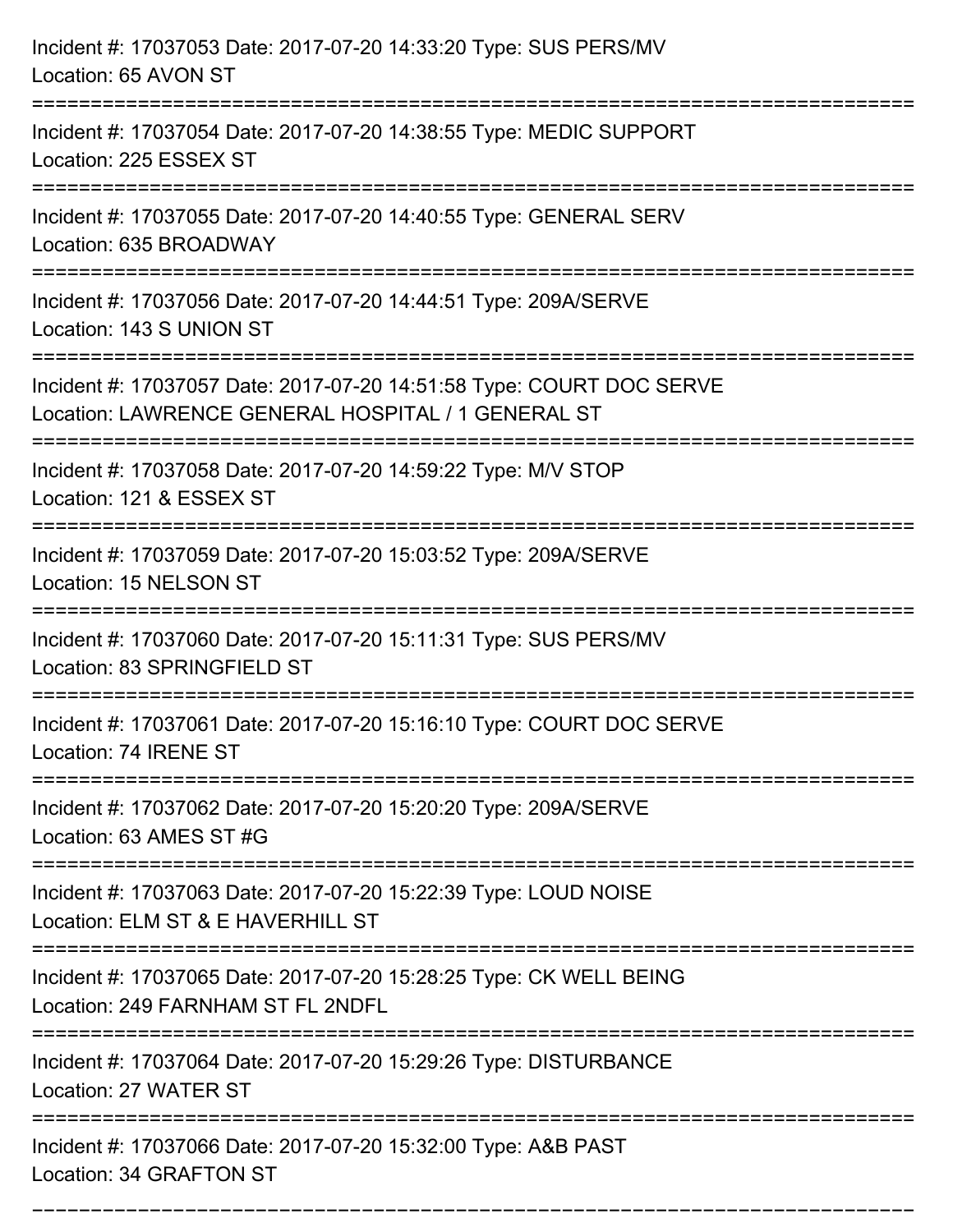| Incident #: 17037067 Date: 2017-07-20 15:39:01 Type: MISSING PERS<br>Location: 59 BROOK ST                              |
|-------------------------------------------------------------------------------------------------------------------------|
| Incident #: 17037068 Date: 2017-07-20 15:41:25 Type: M/V STOP<br><b>Location: COMMON ST</b><br>------------------       |
| Incident #: 17037069 Date: 2017-07-20 15:45:16 Type: TOW OF M/V<br>Location: TRESPASS / 67 CARVER ST                    |
| Incident #: 17037070 Date: 2017-07-20 15:51:04 Type: SUICIDE ATTEMPT<br>Location: 231 WATER ST #3<br>------------------ |
| Incident #: 17037071 Date: 2017-07-20 15:56:22 Type: NOTIFICATION<br>Location: 10 HAMLET ST                             |
| Incident #: 17037072 Date: 2017-07-20 16:11:11 Type: NOISE ORD<br>Location: 21 E HAVERHILL ST                           |
| Incident #: 17037073 Date: 2017-07-20 16:12:55 Type: M/V STOP<br>Location: FOSTER ST & MARKET ST                        |
| Incident #: 17037074 Date: 2017-07-20 16:20:13 Type: STOL/MV/PAS<br>Location: MCDONALDS / 50 BROADWAY                   |
| Incident #: 17037075 Date: 2017-07-20 16:31:25 Type: FRAUD<br>Location: 21 BROOK ST                                     |
| Incident #: 17037076 Date: 2017-07-20 16:40:32 Type: M/V STOP<br>Location: MERRIMACK ST & PARKER ST                     |
| Incident #: 17037077 Date: 2017-07-20 16:41:41 Type: M/V STOP<br>Location: PRKER & SPRINGFIELD                          |
| Incident #: 17037078 Date: 2017-07-20 16:42:33 Type: THREATS<br>Location: MCDONALDS / 50 BROADWAY                       |
| Incident #: 17037079 Date: 2017-07-20 16:44:13 Type: AUTO ACC/NO PI<br>Location: 1 CANAL ST                             |
| Incident #: 17037080 Date: 2017-07-20 16:48:36 Type: M/V STOP<br>Location: COMMON ST & LAWRENCE ST                      |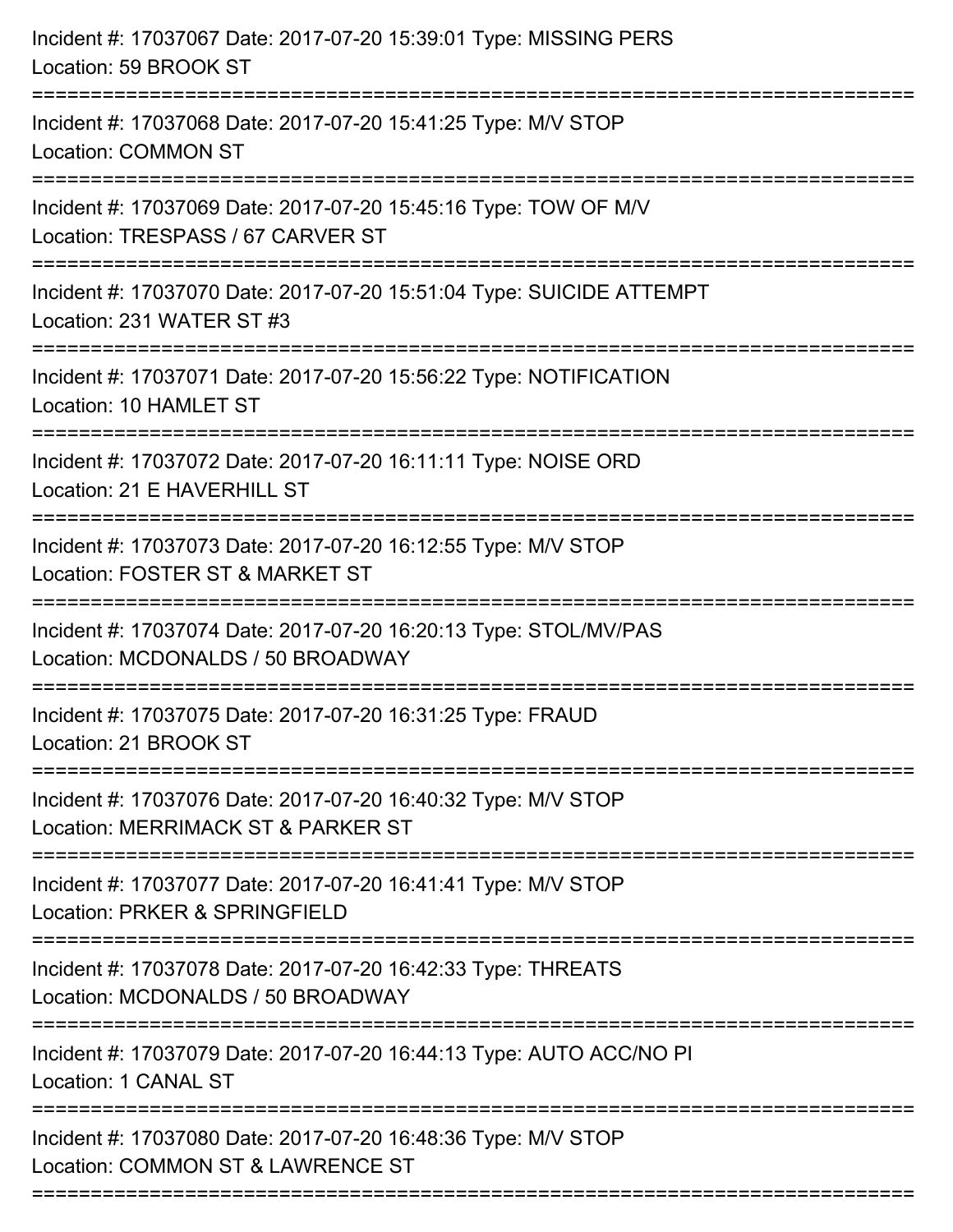Location: 152 BROADWAY

| Incident #: 17037082 Date: 2017-07-20 17:00:16 Type: M/V STOP<br>Location: ESSEX ST & JACKSON           |
|---------------------------------------------------------------------------------------------------------|
| Incident #: 17037083 Date: 2017-07-20 17:07:11 Type: M/V STOP<br>Location: LAWRENCE ST & LOWELL ST      |
| Incident #: 17037084 Date: 2017-07-20 17:13:18 Type: M/V STOP<br>Location: LAWRENCE ST & TRENTON ST     |
| Incident #: 17037085 Date: 2017-07-20 17:13:18 Type: SUS PERS/MV<br>Location: BRADFORD ST & FRANKLIN ST |
| Incident #: 17037086 Date: 2017-07-20 17:16:24 Type: TOW OF M/V<br>Location: TRESPASS / 108 RIVER POIN  |
| Incident #: 17037087 Date: 2017-07-20 17:25:30 Type: M/V STOP<br>Location: BROADWAY & GREEN ST          |
| Incident #: 17037088 Date: 2017-07-20 17:32:59 Type: M/V STOP<br>Location: BROADWAY & MANCHESTER ST     |
| Incident #: 17037089 Date: 2017-07-20 17:46:02 Type: NOISE ORD<br>Location: 31 S BOWDOIN ST             |
| Incident #: 17037090 Date: 2017-07-20 17:46:39 Type: M/V STOP<br>Location: KINGSTON ST & S BROADWAY     |
| Incident #: 17037092 Date: 2017-07-20 17:51:53 Type: A&B PAST<br>Location: 99 ESSEX ST                  |
| Incident #: 17037091 Date: 2017-07-20 17:52:23 Type: MEDIC SUPPORT<br>Location: COMMON ST & JACKSON ST  |
| Incident #: 17037093 Date: 2017-07-20 18:04:52 Type: M/V STOP<br>Location: COMMON ST & HAMPSHIRE ST     |
| Incident #: 17037094 Date: 2017-07-20 18:12:09 Type: M/V STOP<br><b>Location: 21 TREMONT ST</b>         |
|                                                                                                         |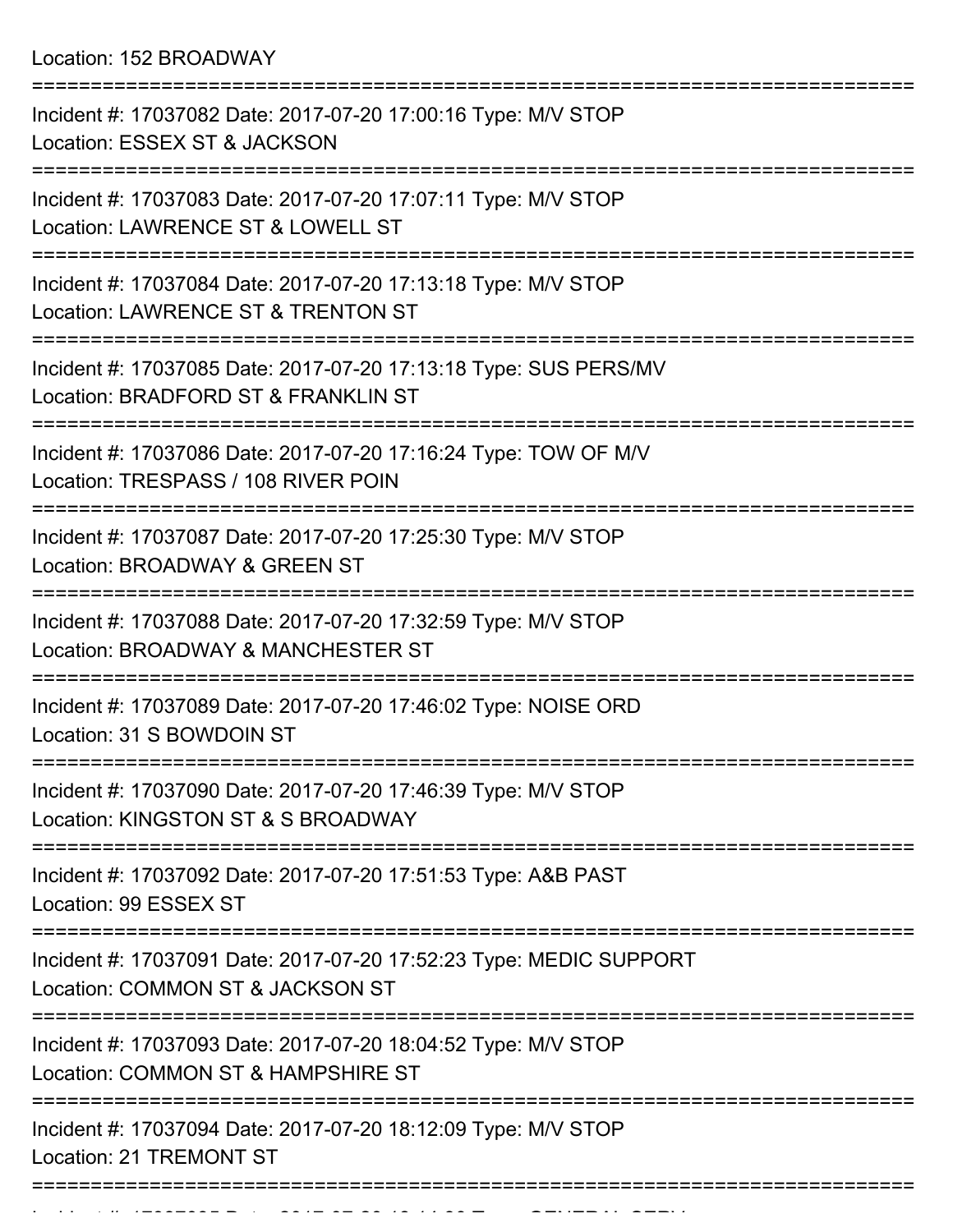Location: 94 S UNION ST

| Incident #: 17037096 Date: 2017-07-20 18:16:18 Type: MEDIC SUPPORT<br>Location: 279 BROADWAY                                    |
|---------------------------------------------------------------------------------------------------------------------------------|
| Incident #: 17037097 Date: 2017-07-20 18:25:52 Type: M/V STOP<br>Location: BROADWAY & PARK ST                                   |
| Incident #: 17037098 Date: 2017-07-20 18:28:46 Type: DRUG OVERDOSE<br>Location: PEMBERTON PARK / null                           |
| Incident #: 17037100 Date: 2017-07-20 18:40:38 Type: NOISE ORD<br>Location: E HAVERHILL ST & ELM ST                             |
| Incident #: 17037099 Date: 2017-07-20 18:41:10 Type: TRESPASSING<br>Location: 241 S UNION ST                                    |
| Incident #: 17037101 Date: 2017-07-20 18:46:01 Type: M/V STOP<br>Location: CARVER ST & MERRIMACK ST                             |
| Incident #: 17037102 Date: 2017-07-20 18:47:23 Type: CK WELL BEING<br>Location: ANDOVER ST & PARKER ST                          |
| Incident #: 17037103 Date: 2017-07-20 18:49:28 Type: WARRANT SERVE<br><b>Location: LAWRENCE ST</b>                              |
| Incident #: 17037104 Date: 2017-07-20 18:54:50 Type: M/V STOP<br>Location: 77 S UNION ST                                        |
| --------------<br>Incident #: 17037105 Date: 2017-07-20 18:56:28 Type: ALARM/BURG<br>Location: HENNESSY SCHOOL / 122 HANCOCK ST |
| Incident #: 17037106 Date: 2017-07-20 19:18:25 Type: M/V STOP<br>Location: LOWELL ST & WINTER ST                                |
| Incident #: 17037107 Date: 2017-07-20 19:19:33 Type: M/V STOP<br>Location: YMCA / 40 LAWRENCE ST                                |
| Incident #: 17037108 Date: 2017-07-20 19:22:25 Type: DOMESTIC/PROG<br>Location: 778 ESSEX ST                                    |
|                                                                                                                                 |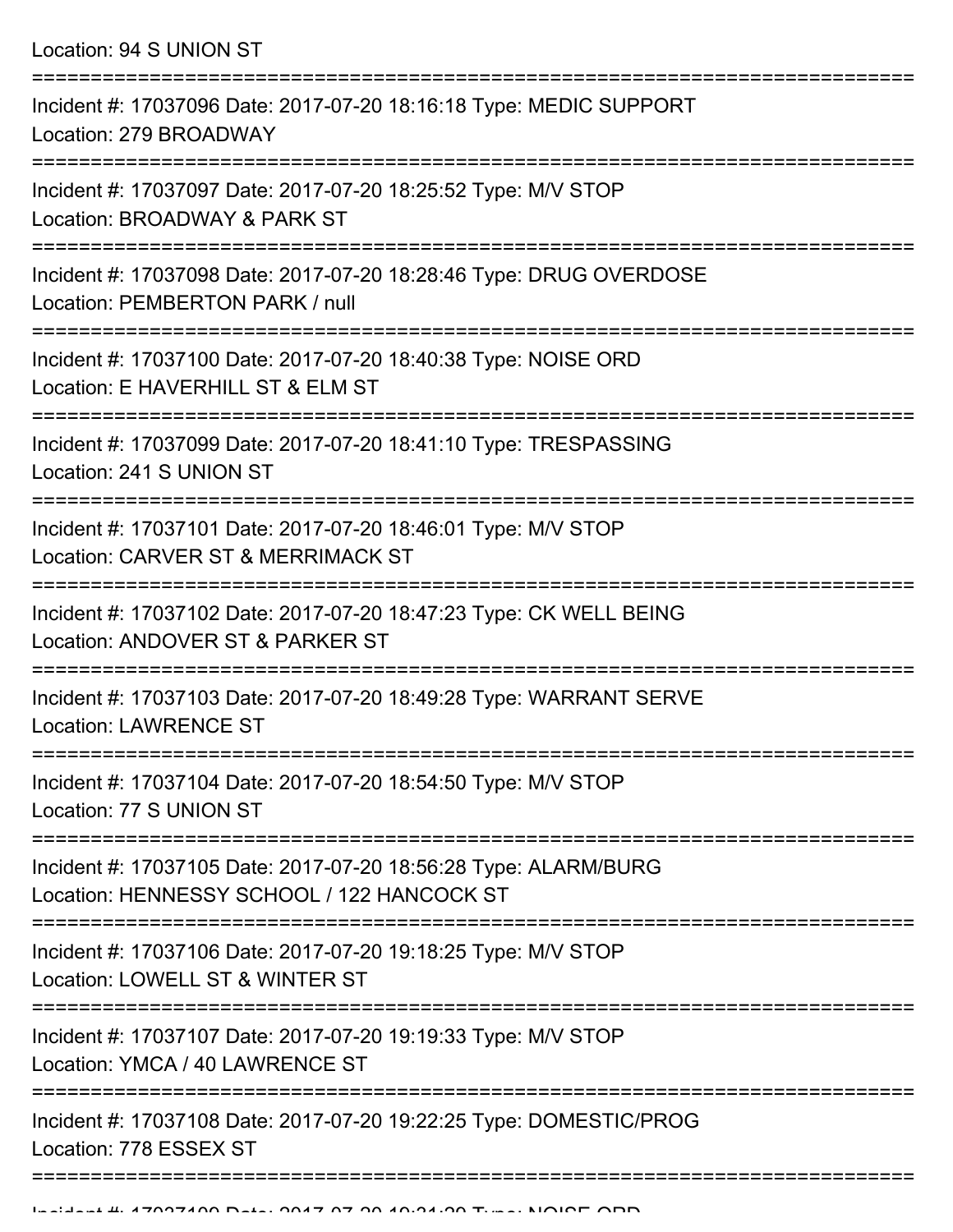| Location: 29 LISA LN                                                                                               |
|--------------------------------------------------------------------------------------------------------------------|
| Incident #: 17037110 Date: 2017-07-20 19:39:43 Type: SUS PERS/MV<br>Location: 21 MAY ST                            |
| Incident #: 17037111 Date: 2017-07-20 19:42:06 Type: ANIMAL COMPL<br>Location: 169 LAWRENCE ST #1                  |
| Incident #: 17037112 Date: 2017-07-20 19:48:50 Type: VIO CITY ORD<br>Location: 71 ELM ST                           |
| Incident #: 17037113 Date: 2017-07-20 19:49:03 Type: M/V STOP<br>Location: AMESBURY ST & ESSEX ST                  |
| Incident #: 17037114 Date: 2017-07-20 19:51:52 Type: LOST PROPERTY<br>Location: 264 PROSPECT ST                    |
| Incident #: 17037115 Date: 2017-07-20 19:55:13 Type: LARCENY/PAST<br>Location: FAMILY DOLLAR / 63 WINTHROP AV      |
| Incident #: 17037116 Date: 2017-07-20 19:56:26 Type: M/V STOP<br>Location: AMESBURY ST & ESSEX ST                  |
| Incident #: 17037117 Date: 2017-07-20 19:57:26 Type: TRESPASSING<br>Location: HIGGINS STATE POOL / 180 CRAWFORD ST |
| Incident #: 17037118 Date: 2017-07-20 20:00:32 Type: TOW OF M/V<br>Location: 78 NEWBURY ST                         |
| Incident #: 17037120 Date: 2017-07-20 20:16:12 Type: TOW OF M/V<br><b>Location: LINCOLN CT</b>                     |
| Incident #: 17037119 Date: 2017-07-20 20:18:54 Type: ALARM/BURG<br>Location: POLANCO RESIDENCE / 495 LOWELL ST     |
| Incident #: 17037121 Date: 2017-07-20 20:20:16 Type: SHOTS FIRED<br>Location: PEMBERTON PARK / null                |
| Incident #: 17037122 Date: 2017-07-20 20:26:00 Type: FIGHT<br>Location: 37 FERRY ST                                |
| $\frac{1}{2}$ incident 4, 17007102 Detail 0047.07.00 00:07:10 Tune: NOICE ODE                                      |

Incident #: 17037123 Date: 2017-07-20 20:27:48 Type: NOISE ORD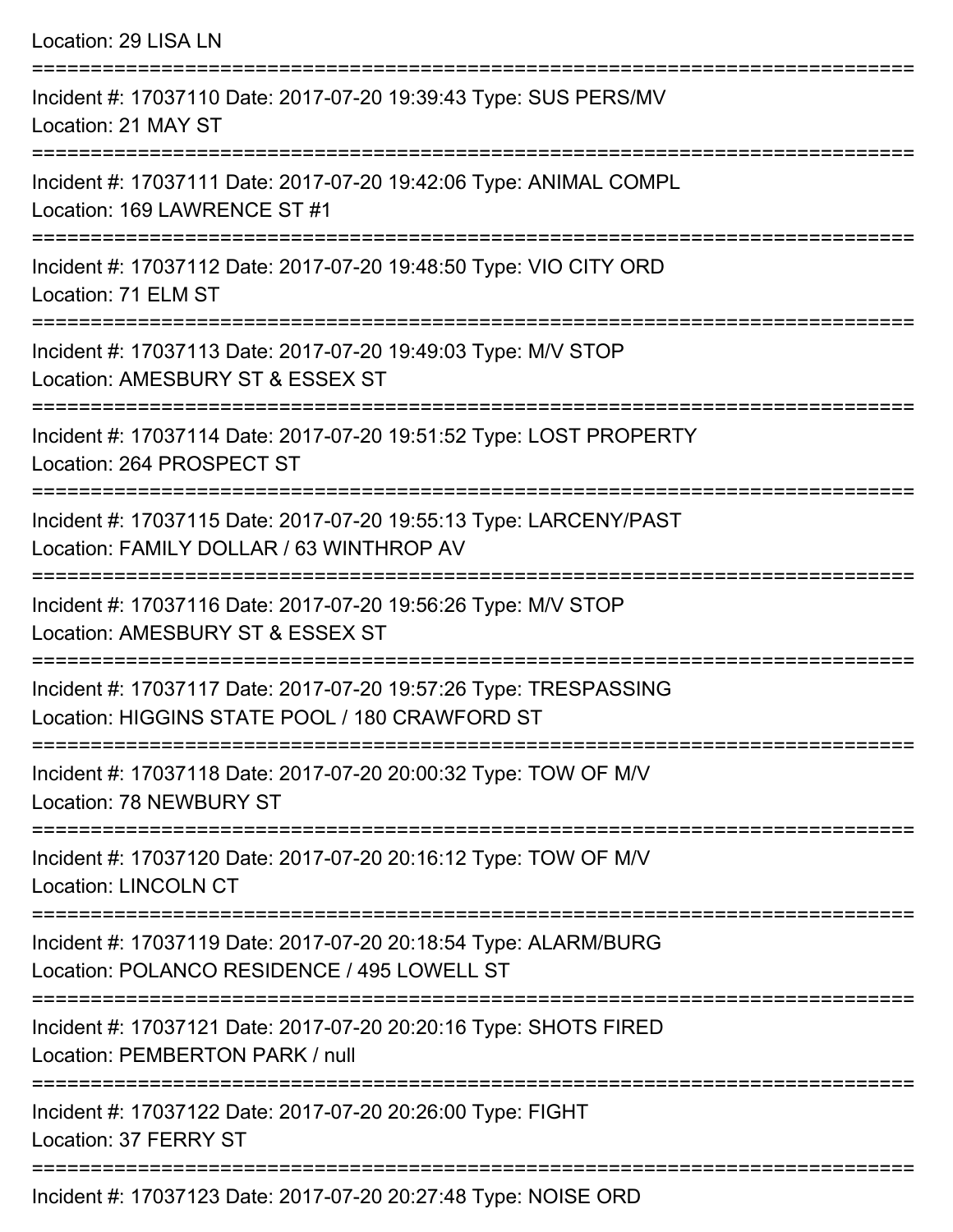| Incident #: 17037124 Date: 2017-07-20 20:50:10 Type: DK (DRUNK)<br>Location: 77 FERRY ST                                         |
|----------------------------------------------------------------------------------------------------------------------------------|
| Incident #: 17037125 Date: 2017-07-20 21:03:45 Type: WOMAN DOWN<br>Location: 57 SPRINGFIELD ST                                   |
| Incident #: 17037126 Date: 2017-07-20 21:07:07 Type: DRUG VIO<br>Location: MCDONALDS / 50 BROADWAY<br>:========================= |
| Incident #: 17037127 Date: 2017-07-20 21:14:02 Type: FIRE WORKS<br>Location: BOWDOIN ST & S BROADWAY                             |
| Incident #: 17037128 Date: 2017-07-20 21:14:56 Type: FIRE WORKS<br>Location: BOWDOIN ST & BROOKFIELD ST                          |
| Incident #: 17037129 Date: 2017-07-20 21:46:04 Type: M/V STOP<br>Location: 16 MARGIN ST                                          |
| =======================<br>Incident #: 17037130 Date: 2017-07-20 21:57:48 Type: ANIMAL COMPL<br>Location: 14 HALE ST             |
| Incident #: 17037131 Date: 2017-07-20 21:58:49 Type: ADMININSTR<br>Location: 90 LOWELL ST                                        |
| Incident #: 17037132 Date: 2017-07-20 22:13:39 Type: LOUD NOISE<br>Location: 142 MARGIN ST                                       |
| Incident #: 17037133 Date: 2017-07-20 22:16:51 Type: MEDIC SUPPORT<br>Location: PEMBERTON PARK / null                            |
| Incident #: 17037134 Date: 2017-07-20 22:29:16 Type: INVEST CONT<br>Location: 146 BAILEY ST                                      |
| Incident #: 17037135 Date: 2017-07-20 22:31:16 Type: INVESTIGATION<br><b>Location: 149 LAWRENCE ST</b>                           |
| Incident #: 17037136 Date: 2017-07-20 23:11:52 Type: M/V STOP<br>Location: FALLS BRIDGE / null                                   |
| Incident #: 17037137 Date: 2017-07-20 23:38:34 Type: MISSING PERS                                                                |